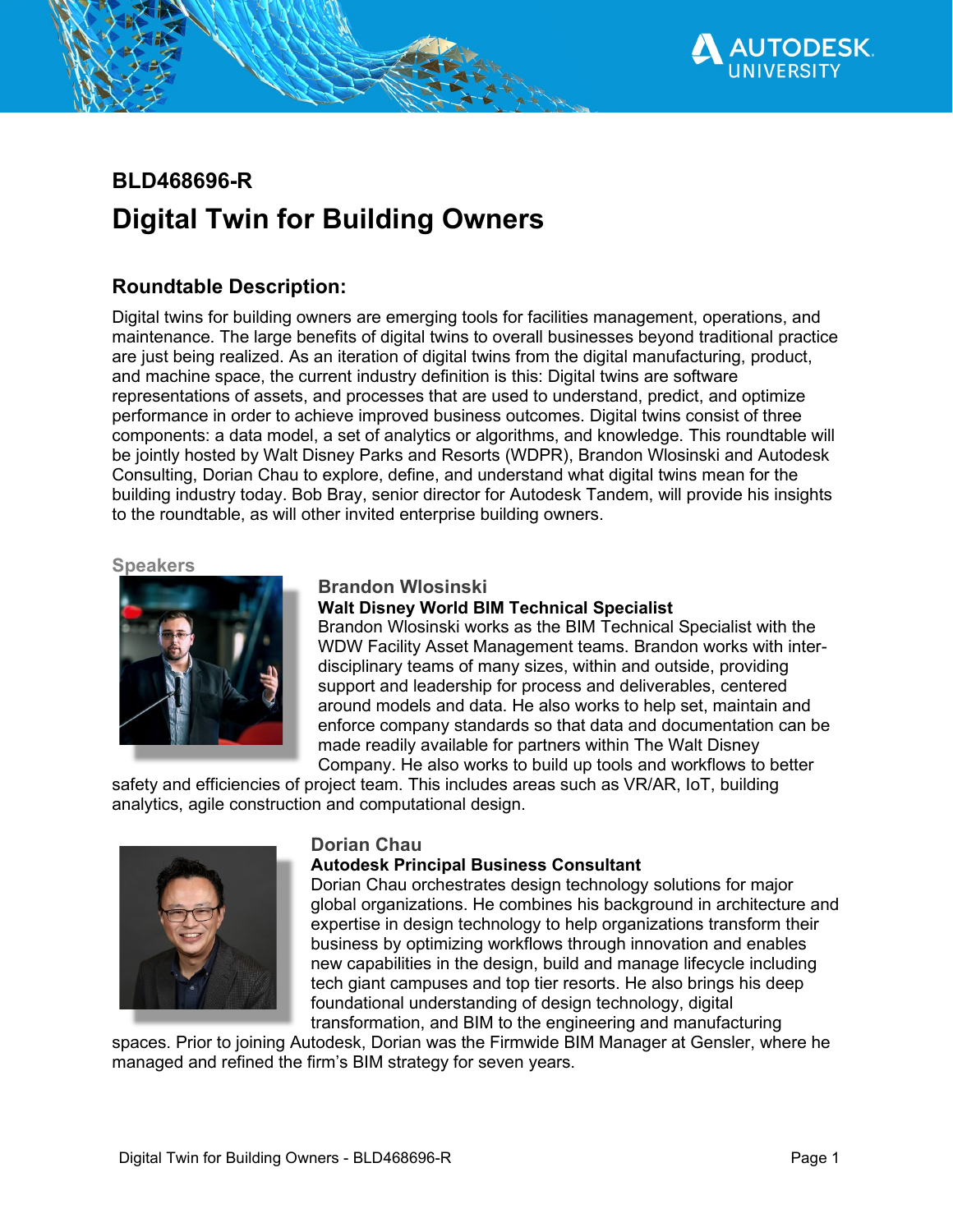

| <b>Class Length</b> | <b>Session Type</b> | <b>Level of Expertise</b> | <b>Class Focus</b>                |
|---------------------|---------------------|---------------------------|-----------------------------------|
| 90 minutes          | Roundtable          | Advanced                  | Thought leadership and innovation |

# **Roundtable Approach:**

Our Roundtable will explore three key considerations to better understand Digital Twin for Building Owners:

- 1. Why pursue Digital Twin (DT)?
	- a. What does Digital Twin mean to you?
	- b. Hype VS Reality
	- c. DT is a data service and not a technology
- 2. What are your Digital Twin business drivers and value?
	- a. What scale does the project need to be for DT RIO?
	- b. What are the risks and rewards?
	- c. Who pays for it? Is it part of a new standard deliverable?
- 3. What are the expectations for Digital Twin for Building Owners?
	- a. How is DT for Building Owners going to implemented?
	- b. What is a Single Source of Truth?
	- c. What are the benefits in Building lifecycle management?

The purpose of this roundtable is to exchange ideas; Through a series of facilitated questions, audience polls, active discussions, insights and shared experience for our attendees to gain better understanding towards DT for Building Owners. Feel free to bring this framework back with you to your companies and firms to continue this discussion with your colleagues.

## **Learning Objectives**

- Discuss some consensus and alignment of shared digital-twin strategy to take back to your company's leadership.
- Discover what digital twins mean to your particular industry and the data needs compared to other roundtable participants.
- Learning from sharing approaches and success toward digital twin implementation.
- Differentiate where Autodesk Consulting and Autodesk lead in digital twin approaches.

### **Background:**

*Roundtable Attendee Notes: This background is to aid current Digital Twin understanding before the Roundtable. Whether you agree or don't agree with this thesis, we wanted a starting point before our Roundtable.* 

Digital Twin has different understandings and approaches depending on the industry and use cases. Digital Twin strategies started in the digital manufacturing, product and machine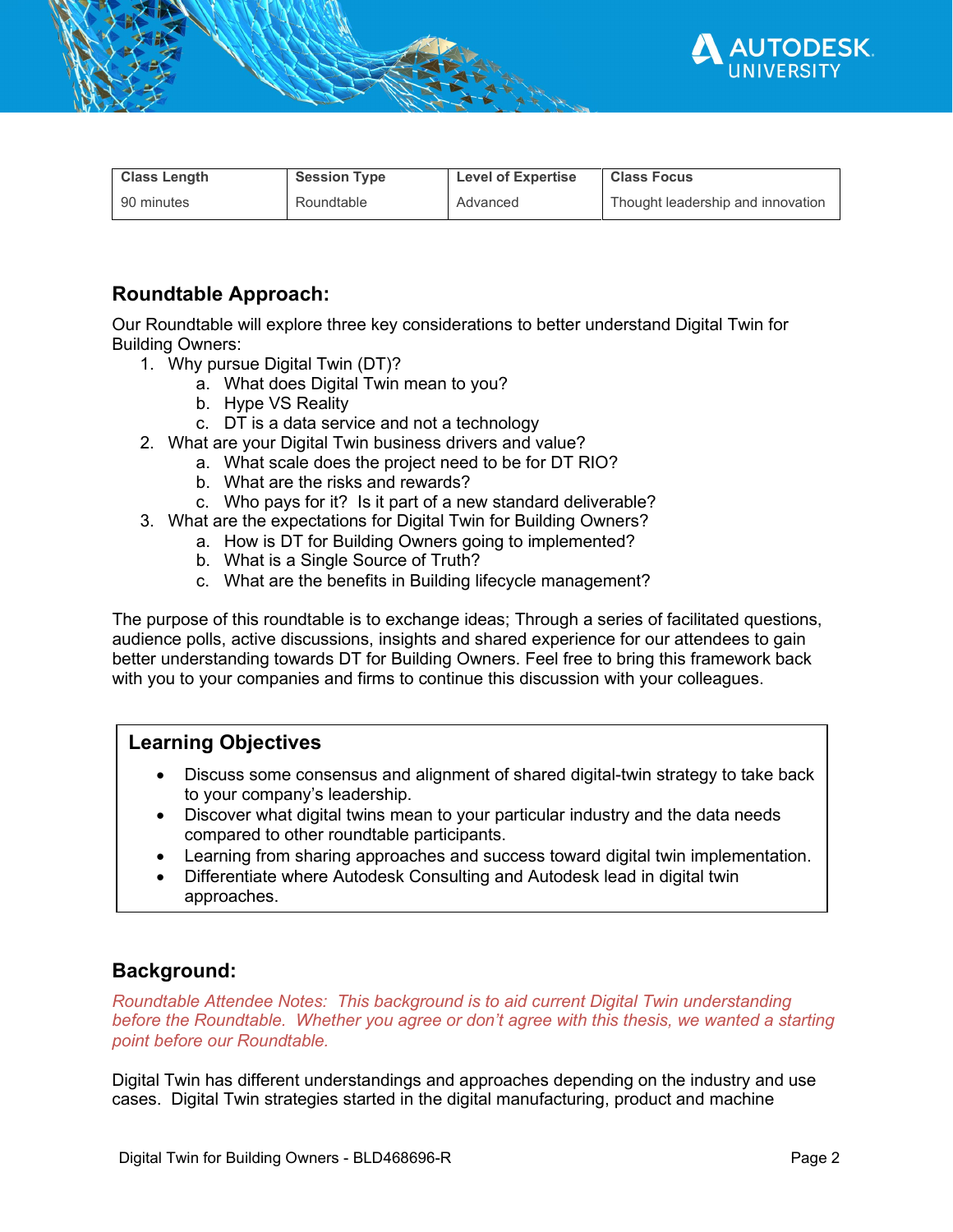

industries. This practice was spearheaded as far back as 2016, by companies such as GE and Siemens. GE conceptual understanding is "Digital twins are software representations of assets and processes that are used to understand, predict, and optimize performance in order to achieve improved business outcomes. Digital twins consist of three components: a data model, a set of analytics or algorithms, and knowledge. (Where is the end of this quote?) Digital twin practices leveraging data tactics from other trending technologies like AI-driven development (artificial intelligence), Predictive/Augmented analytics, IoT (Internet of Things) and IIoT (industrial internet of things) to enhance next generation PLM (Product Lifecycle Management) and PDM (Product Data Management). For the building industry, it is an emerging technology and practices that is still being defined and understood.



Like most trending industry technology terms before it, like 3D Printing-Rapid Prototyping; Mixed Reality – AR/VR/XR, the term Digital Twin is overused and misinterpreted in the AEC&O industry today, most commonly confusing record drawings and models with a Digital Twin. The hype vs reality couldn't be more apparent in today's Building Industry vernacular. The industry buzz around Digital Twin hit its plateau in 2018/19 according to Gartner. The term is not even mentioned in any public Gartner Hype Cycles for 2020/21. If Digital Twin is really moving from the *Trough of Disillusionment* and into the *Slope of Enlightenment*, then **a more balanced, rational and practical understanding of Digital Twin will emerge**.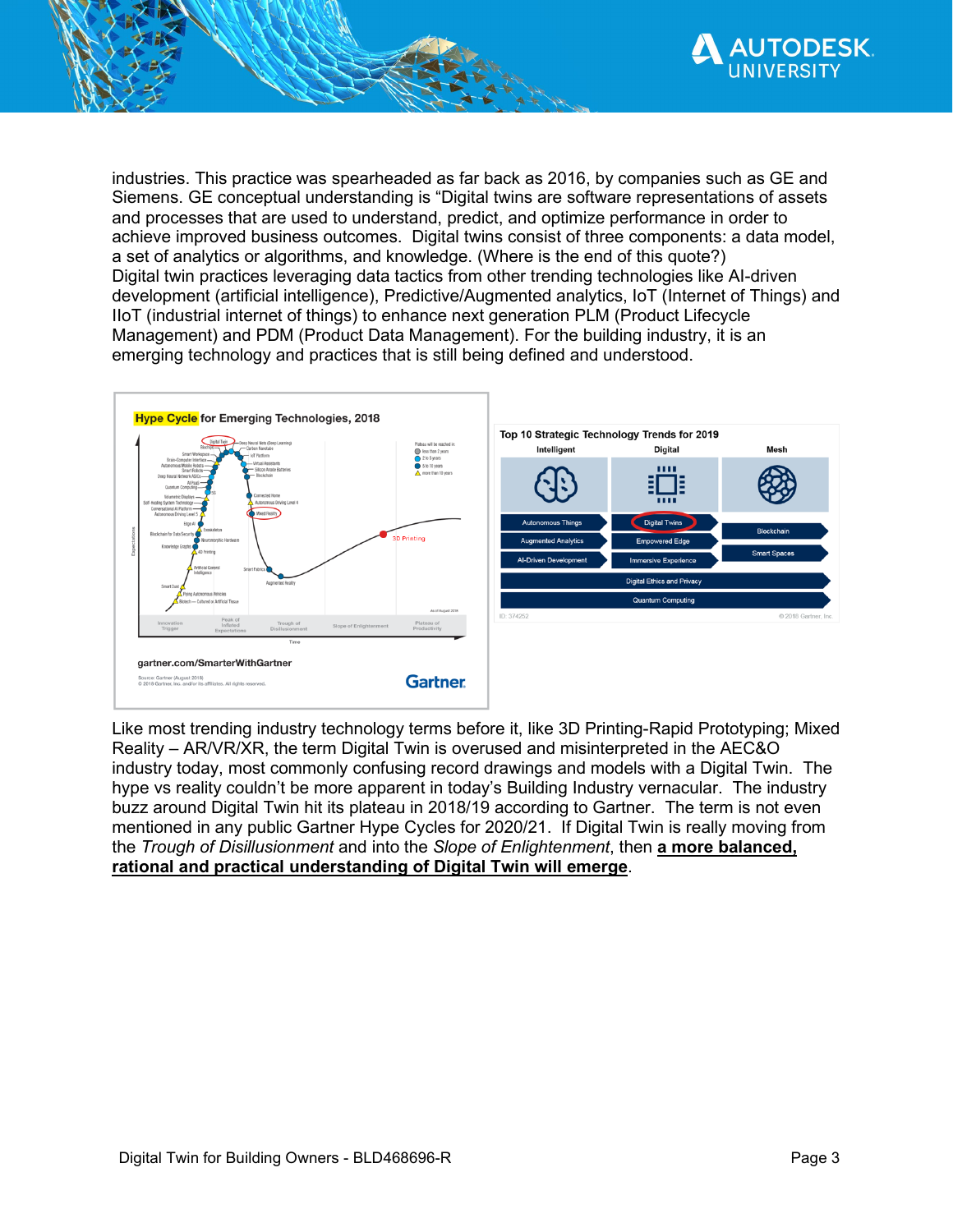



*Image courtesy of Bob Bray, Autodesk*

Building owners and operators (Owners) have long understood the need for both geometric model representation and associated metadata of building systems for operational and maintenance needs. Owners struggle in obtaining both complete and accurate building data. The traditional practice of obtaining record, as-builts, as Constructed drawings (is this the right term?) is a flawed inefficient practice in providing the level of detail and accuracy required. Managing as-constructed and as design conditions from Contractors, trades and design consultants is also an inefficient workflow during the construction phases. From a professional fee perspective, it's poorly planned as a deliverable and resources requirement. BIM practices have helped with providing models and data deliverables, but owners still struggle with platform integration and metadata standards to make the requirement **efficient**, **repeatable** and **scalable**.

Facility Management practices of maintaining key data like manuals and asset warranties for building management systems can be inaccurate due to a lack of industry data standards and common platforms. Real time operational data needs with digital monitoring and sensors are currently explored but systems are costly and business value ROI does not make it affordable yet. Owners that have BIM data requirements typically don't have resources and time required to validate compliance of deliverables. Handover from Designers, Engineers and Contractors to Owner at substantial completion is still a traditional practice of 2D PDF deliverables in most cases. FM/PLMs are large databases but only digital records of known conditions of the building(s). This information requires continuous human intervention to validate, maintain and update. Currently most PLM/FM systems have only basic automated maintenance scheduling, asset tracking and management features. They require high levels of customization to meet Owners needs and relatively expensive to operate and maintain. This type of Digital Record keeping is not Digital Twin.

Owners also struggle with building renewal and renovation cycles. Property management, forecasting development, space planning and programming requirements of existing assets to new or repurposed uses need improvement in data understanding.

The value to owners is that the Digital Twin is a highly accurate and complete digital single point of truth of the build conditions and that information is always kept current and activities are regulated and visible. Operation and Maintenance is proactive and automated based on data